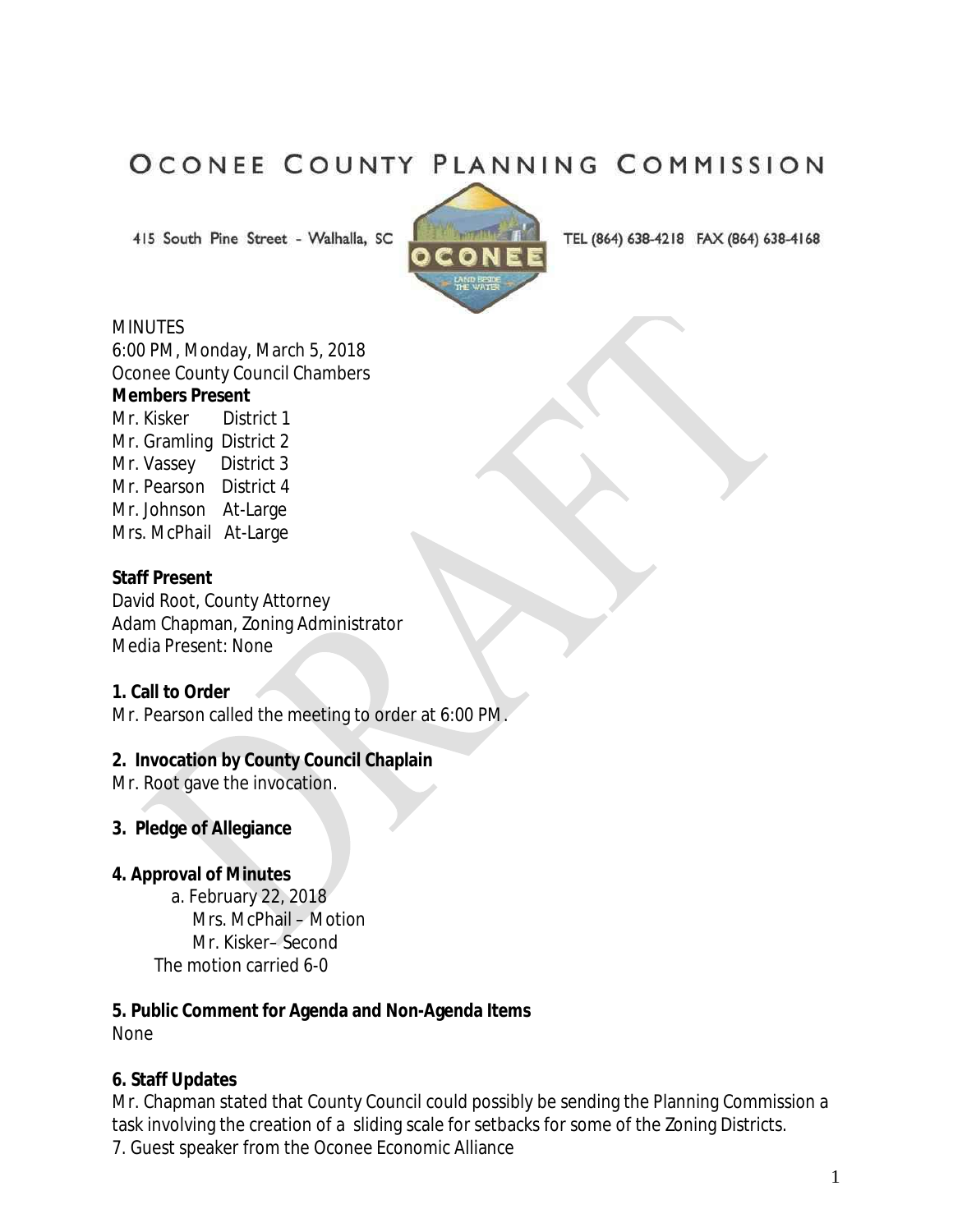Mr. Blackwell presented the Commission with an update on the County from an economic standpoint as well as future needs of the County to continue growth. The main needs, as per the Oconee Economic Alliance, were

- Proactive Infrastructure Enhancements
- Corridor Plans
- Encourage Workforce Housing
- Targeted Areas
- Higher Density
- Inclusionary Zoning
- Permitting Process

## **8. Discussion on amending Oconee County's E911 Addressing policy**

Mr. Chapman stated that the current E911 addressing policy falls under the jurisdiction of the Planning Commission. Lisa Simmering is currently overseeing the E911 Addressing Policy and has drafted some suggestions to bring the policy up to the Federal standards. A motion was made by Mrs. McPhail to accept the amendments as presented and Mr. Pearson seconded the motion. The motion passed unanimously.

## **9. Discussion on Traditional Neighborhood Development**

Mr. Chapman, he attended the Planning and Economic Development meeting and Mr. Cain stated that a particular developer could not move forward with a proposed development because the current zoning ordinance does not address the particular requirements that are planned for. Currently, work on the TND is paused until a meeting with the developer can be had to see exactly what the developer feels is not possible to build within Oconee County's current framework.

## **10. Discussion on the 2020 Comprehensive Plan**

Mr. Chapman stated that there are a few things that needs to be addressed:

1. Are we going to ask for the \$89,000.00 to help with the 2020 Comp Plan from Alta Planning? 2. Ask the Agricultural Advisory Board to help with the Agricultural Element.

Mr. Pearson suggested coming up with a detailed breakdown of the \$89,000.00 Mr. Johnson stated that we also need to show why we need the funds for a facilitator. Mr. Johnson stated documentation needs to be submitted to County Council on why the Comprehensive Plan is so important to Oconee County. Commission asked staff to provide a breakdown of costs for reviewing the Comprehensive Plan in-house as well as a breakdown of the Consultant's fee. A motion was made by Mrs. McPhail for staff to reach out and officially ask the Agricultural Advisory Board to have them included in that Element and seconded by Mr. Vassey, the vote was unanimous.

## **11. Discussion on clarification of certain code sections bearing on land use and development, as contained in Chapters 26, 32, and 38 of the Oconee County Code of Ordinances.**

Mr. Chapman stated that the list of clarifying issues in the code sections was took to the Planning and Economic Develop committee and they saw issues and asked staff to come up with clarifying or fixing the issues. Mr. Pearson stated that coming with language on both sides being who is for it and who is against all items. Mr. Marcovich stated that DHEC does not have a minimum lot size standard. DHEC does, however, review subdivision to make sure that the septic system will meet the standards by the number of bedrooms. Mr. Kisker stated that Mr.